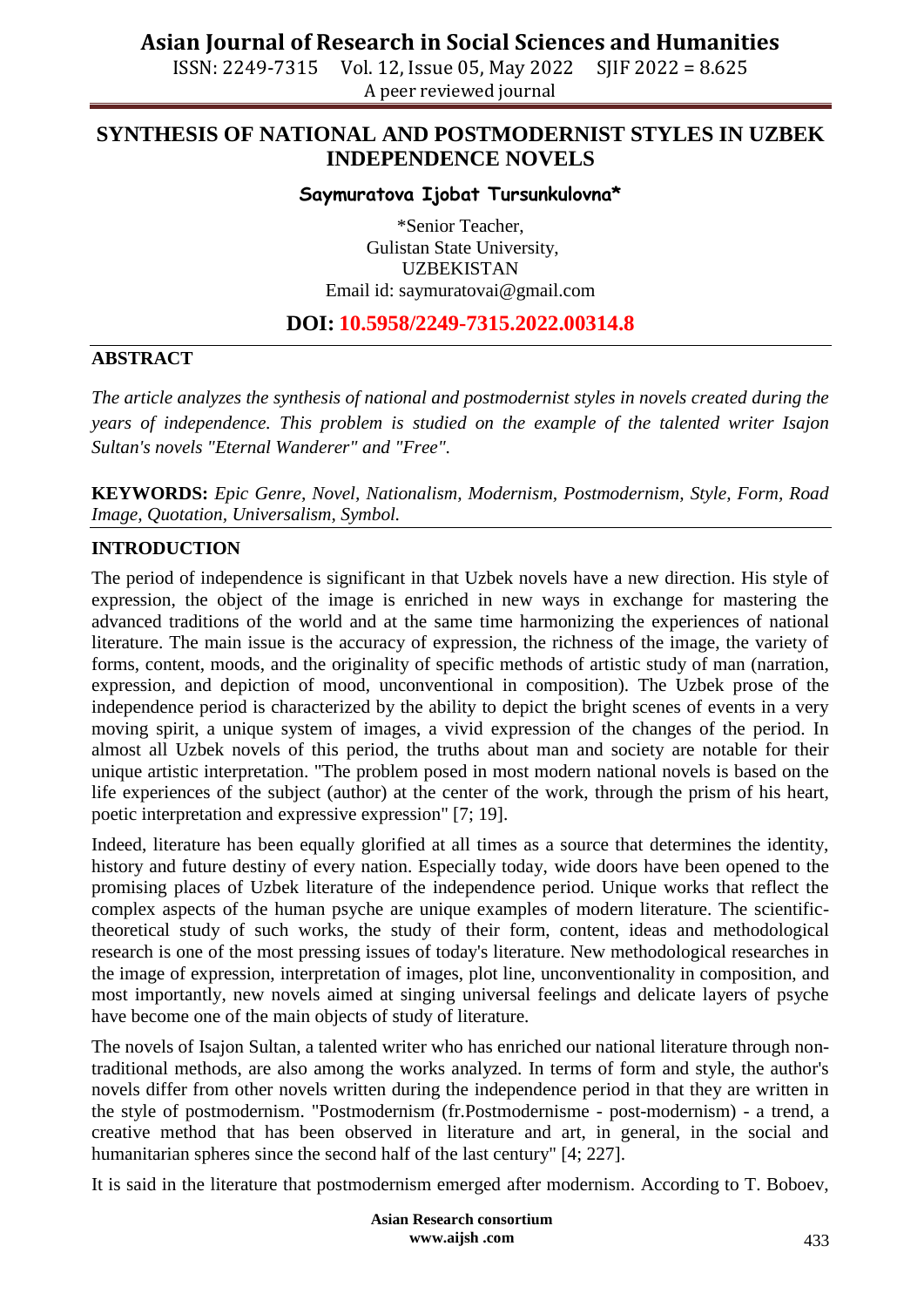## **Asian Journal of Research in Social Sciences and Humanities**

ISSN: 2249-7315 Vol. 12, Issue 05, May 2022 SJIF 2022 = 8.625 A peer reviewed journal

modernist writers abandon traditional styles and artistic forms in their work, seek to find new, modern styles and forms, and in many cases create works that contradict realism and form. From the existing ideas, it can be understood that modernism denies the new literature and its traditions and reveals specific aspects in the structure of the work of art. In postmodernism, on the contrary, tradition is not rejected, it is absorbed into the essence of the work, all living beings surrounding the environment (nature, the universe, the whole universe) are considered the object of image. Postmodernism is a very complex and multifaceted direction, and its forms of expression, in terms of content, are taking on the character of development in the current literary process. At its core is the knowledge of the universe as chaos, the insignificance of human existence in a chaotic and absurd world. In fact, postmodernism should be considered as a stage in the development of modernism, a new phenomenon that has emerged as a reflection of modernism.

Isajon Sultan's novel The Eternal Wanderer was also written under the influence of postmodernism. The novel explores the elements of postmodernism and the power of influence, its specific principles in the method of expression and imagery. SadulloQuronov says: "Like postmodernists, the writer paints the world on the basis of small, intermittent events. In the expression of the novel, where the harmony of time and space is broken, history, present and future are mixed. In it you will encounter from the small details of our lives, direct and indirect expression of modern scientific achievements, historical chronicles, plot motifs in myths and legends, philosophy, politics, cultural factors, intertextual play. But the author only addresses such formal features of postmodernism. That is, the forms of expression peculiar to postmodernism are welded to the features of Eastern thought, and deny it by its content. If Western postmodernism rules the world as nonsense, Isajon Sultan's novel promotes the idea of avoiding wandering in a seemingly meaningless world. Importantly, the creator does not escape the chaotic expression of the existing conditions. That is, while the protagonists of the novel seek the truth of their existence in different ways, the author does not hide the fact that he is incapable of showing a definite judgment, the Ideal. But his heroes never tire of searching for this Ideal. "[5]

Indeed, it is difficult for the reader to understand at what time and place the events in the novel take place. However, in the process of getting acquainted with events and images, he realizes that reality is specific to different times (past, present, future). Indeed, "Postmodern literature is often composed according to its content and mood. That is why one who reads it sees that the meanings are scattered like tariq. Integrity does not find integrity"[1; 64]. The same situation in the novel is a testament to the universalism of postmodernism, that is, the mixing and popularization of everything.

"The novel is not very large - in a small space in the image are presented deep and vast thoughts, ideas, beliefs, views, imaginations, which reflect the writer's erudition, deep knowledge of religions and sciences. Due to the abundance of thoughts, ideas, imaginations, and their fact that they cover eternally vast times from the distant historical past to the near future, the plot of the novel naturally arises and breaks up "[6; 71]. In this way, we witness that the novel depicts painful situations, painful experiences through the writer's style. Indeed, the unconventional style reflects the originality and individuality of the writer's work, defining it as a complex creative process.

The author's novel "Free" reflects the principles of postmodernism, in essence, the features of the compositional structure and the structure of the plot. It should be noted that Isajon, based on the tradition of Sultan Attar and Navoi, describes the reality of the work in the form of a specific road image. For the author, it is not the address of the protagonist, but the path traversed, the meaning created as a result, that has a huge artistic and philosophical value. But in this way, according to the principle of postmodernism, at different stages of perfection in it, along with real-life scenes, the good news of the divine world is mutually perceived and their essence is conveyed to the reader through symbolism. Indeed, the assimilation of essence through symbolism is one of the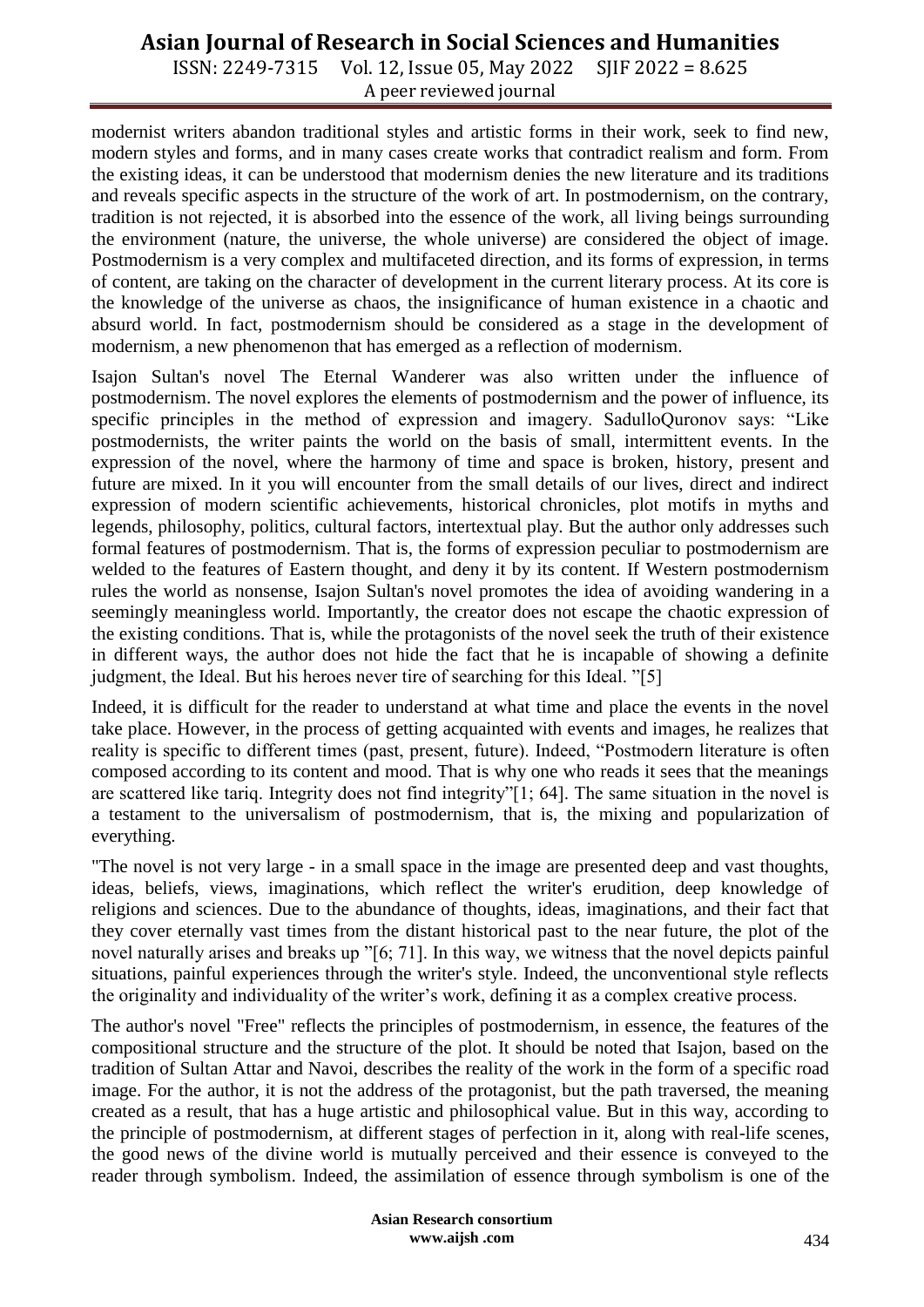# **Asian Journal of Research in Social Sciences and Humanities**

ISSN: 2249-7315 Vol. 12, Issue 05, May 2022 SJIF 2022 = 8.625 A peer reviewed journal

laws enshrined in the rule of postmodernism. UlugbekHamdam, a great literary scholar and writer, admits that "Symbolism is the view that everything in the world has a figurative meaning" [1; 59].

It is known that the poetic image of the road has different meanings in different periods of Uzbek literature. For example, in the science of mysticism, which is a part of our classical literature, the way is the concept that carries the essence of the tax. In the works of mature representatives of the Uzbek literature of the XX century - Cholpon, Usmon Nasir, Hamid Olimjon, the poetic image of the road served to express a specific purpose and reveal individual aspects of their work. In particular, in Cholpon's poetry, the image of the road is perceived as a symbol of freedom, liberty and the people's desire for independence, while in the work of U. Nasir, the image of the road and the passenger mainly express artistic and aesthetic content. In these images, the path of poetry, the greatness and desire of that path, the intentions, aspirations and confidence in the lyrical protagonist (poet), who set out on this great path, embodied his greatness and desire "[8; 40]. The image of the road, which has such a different content, in the novel "Free" requires the perfection of the protagonist on the path to the goal and the attainment of divine truth.

Another complex feature of postmodernism in the novel is explained by its emphasis on intertextuality. "Intertextuality - any text means a text derived from the previous text. That is, any text is a quote without quotation marks. This is because any text is derived from a specially created text, which suggests that there are traces of other texts "[1; 57]. According to the postmodernist principle, a list of quotations in the composition of the novel is given at the end of the page where the text is quoted.

The inclusion of literary fragments in the novel allows to deepen the author's artistic intention, to substantiate the logic of the image, to saturate the reality philosophically and aesthetically. In prose text poetics, classical or modern literary sheets provide expressiveness, imagery, melody, conveying the psyche landscape, the flow of emotions, vividly and impressively. Importantly, the literary fragments in the composition of the novel opened up different aspects of content, deeply illuminated the psyche of the artistic image, became an integral part of the whole text and served to enrich the aesthetic value of the work. Literary critic B.Karimov: "The writer's artistic-aesthetic ideal, artistic-aesthetic thinking is broader than the thinking objectified in the text of letters, words, phrases, sentences - poetic speech. To look at the text of a work of art as a whole organism and to feel the hermeneutic circle (the division of the whole into parts and the formation of the whole from the parts) is the most characteristic feature of the most accurate and objective literary scientific thinking "[2; 45]. Christopher Fort, a researcher at the University of Michigan in the United States, examines the characteristics of postmodernism in Isajon Sultan's prose, but emphasizes that his quotations are explicitly influenced and that their content serves to reveal textual interpretation [3; 350].

As noted above in the novel, the image of the road, if we approach the issue from the point of view of the essence, the road chronotope is used in a broad and narrow sense, which enriches the scale of artistic events in the composition of the work. Changes in the inner and outer worlds of man, the common principles of folklore and classical literary heroes in a single way confirm the logic. Despite the differences between space and time, the protagonist's intellect, the closeness between his thoughts, became stronger, in which the harmony of the universe and man became common. This harmony and interdependence is in three beings, namely, the Creator - the universe -the interdependence of the human trinity is rounded up in the path of a single goal.

#### **REFERENCES:**

- **1.** Hamdamov U. World Literature: Modernism and Postmodernism. Study guide. –T.: Akademnashr, 2020. –P.64.
- **2.** Karimov B. Abdullah Qadiri and hermeneutic thinking. T.: Ghafur Ghulam NMIU. 2014. -